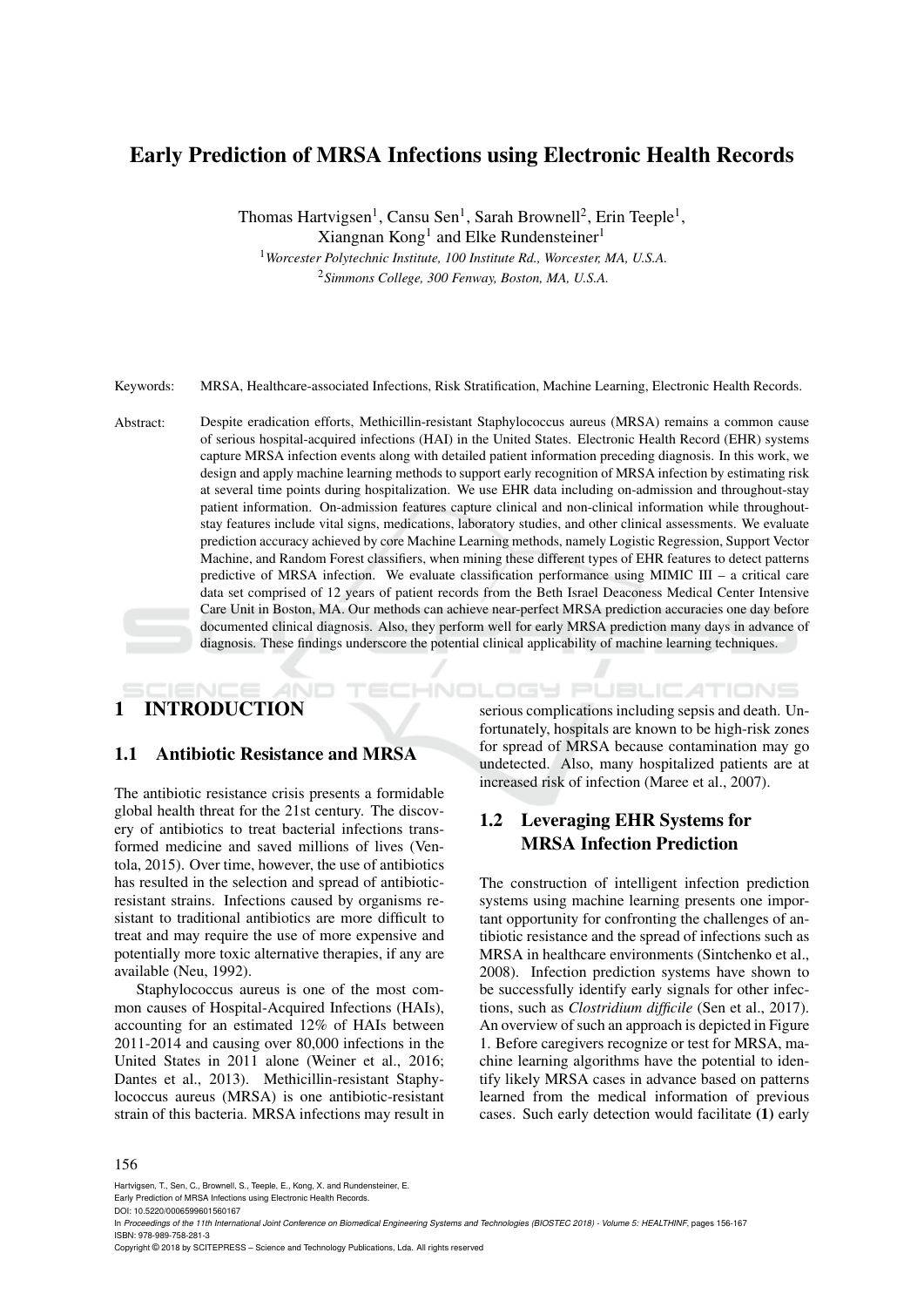



Figure 1: Overview of Intelligent Infection Prediction.

isolation to reduce spread of resistant strains within the healthcare facility; (2) judicious, more precisely targeted antibiotic usage; and (3) earlier initiation of optimal treatments to improve patient outcomes. Using insights created through intelligent prediction systems, healthcare professionals could decide to initiate precautionary measures or alter treatment plans. For example, at the point of admission, high-risk patients could benefit from *contact precautions*, such as gloving, gowning, and/or environment alterations, or *patient placement precautions*, such as patient assignment decisions based on risk factors (Shang et al., 2000). Machine learning-guided patient assessment thus offers an enhanced range of intervention points to arrest the spread of MRSA.

Electronic Health Records (EHR) systems have been universally adopted by medical facilities across the United States as a result of the Health Information Technology for Economic and Clinical Health (HITECH) Act (Congress, 2009) and the Centers for Medicare and Medicaid EHR Incentive Programs (CMS, 2011). To date, however, data accumulated within these systems has been largely underutilized for predictive analytics (Celi et al., 2013). The widespread digitalization of health records presents a unique opportunity for healthcare innovation (Jensen et al., 2012; Raghupathi and Raghupathi, 2014). It is evident that there are signals embedded in these complex patient data that could indicate the likelihood of an evolving infection or other medically important conditions (Jensen et al., 2012; Raghupathi and Raghupathi, 2014). Thus, in this work we focus on one such application, namely the prediction of hospital-acquired MRSA infections using machine learning methods.

## 1.3 Methods for MRSA Prediction

Previous research efforts have begun to explore the application of intelligent systems to EHR data for HAI prediction. In one such investigation, EHR data was analyzed to generate predictions for HAI occurrence without specific determination of infection type (Chang et al., 2011). This method used only 16 patient characteristics recorded at the beginning of the hospital stay and classified patients using Logistic Regression and Artificial Neural Networks. Even using this limited set of patient variables, the authors reported high predictive accuracy. In another study (Nseir et al., 2010), admission information was used to identify multi-drug resistant bacterial infections using Logistic Regression methods. For MRSA infection prediction, (Dutta and Dutta, 2006) used Bayes' Theorem and a Maximum Probability Rule to predict MRSA cases from medical-sensor data with up to 99.83% accuracy. However, these authors did not focus on early detection. Instead, they used data available right up to microbiological MRSA confirmation. Last-minute detection has limited clinical value. Another study by (Shang et al., 2000) used EHR data collected at the time of admission to diagnose community-acquired MRSA using Logistic Regression and simple Artificial Neural Networks, but this approach did not incorporate information obtained throughout the hospital stay.

## 1.4 Scope of this Work

In this investigation, we use Logistic Regression for consistency with earlier diagnostic prediction studies (Chang et al., 2011; Shang et al., 2000), and we also include Support Vector Machines and Random Forests due to their previous use in detecting other infections (Lebedev et al., 2014; Khalilia et al., 2011; Wiens et al., 2012; Wu et al., 2010). All of these algorithms are also known to be easily interpretable. In contrast to earlier work, however, we focus on developing clinically translatable models. Previous studies have either used data from immediately before diagnosis to achieve high predictive accuracy or used only data collected at admission, which prevents the identification of conditions that evolve during hospitalization. Our objective in this investigation is to balance early prediction with high accuracy to achieve clinically translatable MRSA detection methods.

We evaluate our techniques using the MIMIC III database, a publicly-available critical-care data set collected over 12 years from the Beth Israel Deaconness Hospital Intensive Care Unit in Boston, MA (Johnson et al., 2016). Our findings confirm that machine learning is a highly effective technology for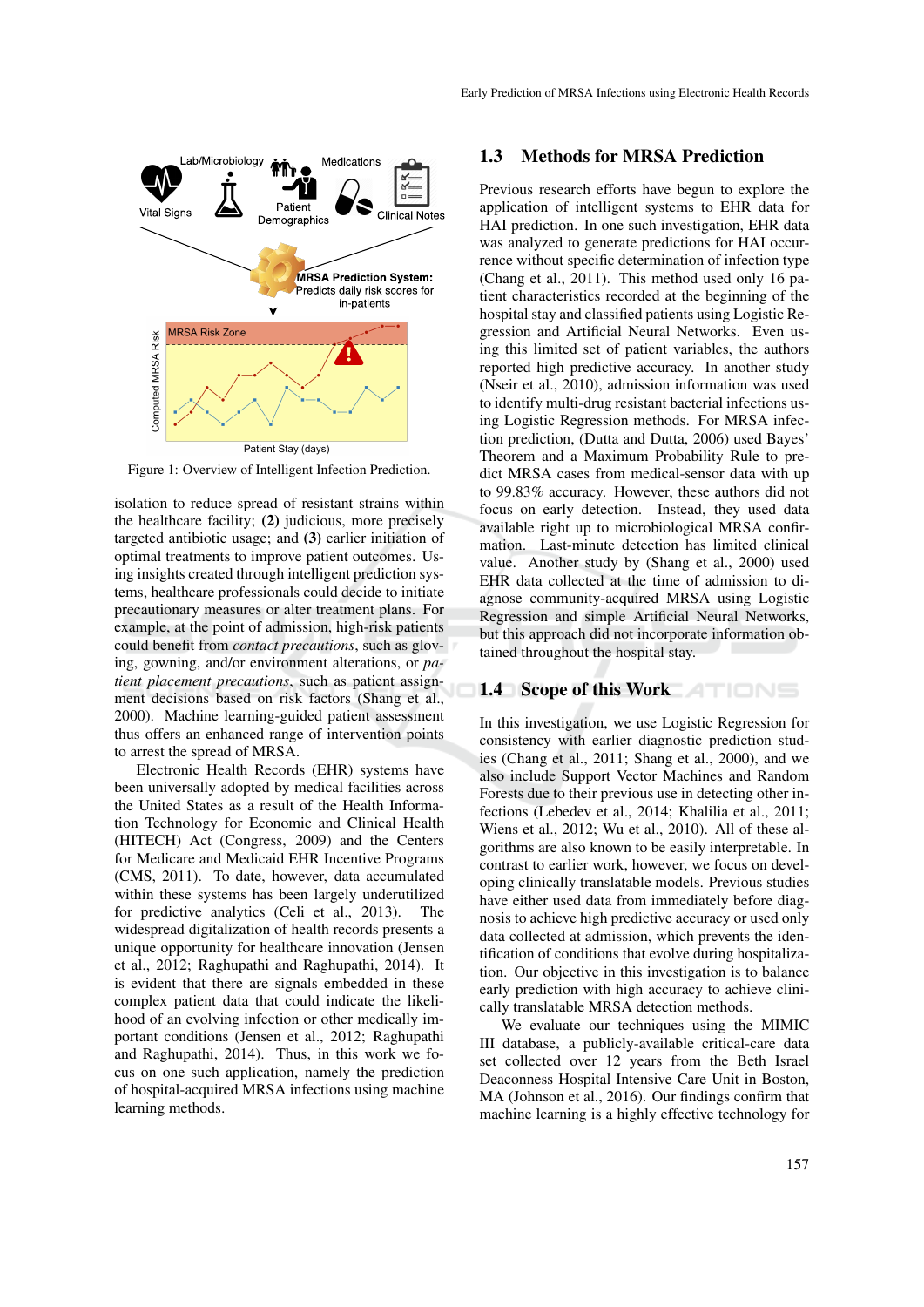early prediction using EHR data. Core machine learning methods are shown to effectively identify highrisk MRSA patients. We report AUC scores of over 0.97 one day before diagnosis and 0.93 to 0.96 using only the first day of EHR data for each patient. These findings underscore the potential for machine learning techniques to generate early warnings of infections.

# 2 METHODOLOGY

## 2.1 Objectives

There are many steps and possible options when extracting features from EHR databases. This is complicated further when considering predictions for specific infections. In this work, data processing and classification decisions were structured to answer the following questions:

- Whether or not known risk factors alone can generate accurate predictions
- How many days should be used to make predictions for each patient
- How early can accurate predictions be generated

## 2.2 The Dataset

The Medical Information Mart for Intensive Care III (MIMIC III) is a publicly available critical care database collected from the Beth Israel Deaconess Medical Center Intensive Care Unit (ICU) between 2001 and 2012 (Johnson et al., 2016). It contains 58,000 admissions comprised of:

- Billing: Coded data recorded for billing and administrative purposes (CPT, DRG, ICD codes).
- Descriptive: Demographic detail, admission and discharge times, and dates of death.
- Interventions: Procedures such as dialysis.
- Laboratory: Blood chemistry, hematology, urine analysis, and microbiology test results.
- Medications: Administration records of intravenous medications and medication orders.
- Notes: Free-form text notes such as provider progress notes and hospital discharge summaries.
- Physiologic: Nurse-verified vital signs such as heart rate and blood pressure.

Contained within these items are all known risk factors for MRSA infections. We display these features and their availability in Table 2 (Aureden et al., 2010).

To identify MRSA patients, we extract the microbiology test associated with the organism 80293 (MRSA), found in the *Microbiology Events* table. We use the microbiology test, as opposed to the ICD9 code, to extract the time of diagnosis. The presence of this test in a patient's record indicates a positive result. Therefore we extract all 1,304 patients who have a record of this test as our MRSA-positive population. As the vast majority of MIMIC consists of patients who do not contract MRSA, the dataset is imbalanced. To handle this, as we experiment with different subsets of MRSA-positive patients, we randomly subsample 1,304 patients who have no record of a test for organism 80293, obtaining equally-sized groups of positive and negative examples.

## 2.3 Feature Engineering

#### 2.3.1 On-admission Features

Certain patient information is known at the time of admission and does not change during a patient's stay. We refer to this as *on-admission*, or *static*, data. The only known on-admission risk factor accessible in the MIMIC III database is *age*. We extract a set of features from the on-admission data and classify them into two groups:

- *Demographic features* are immutable patient features. These include age, gender, ethnicity, marital status, and religion.
- *Stay-specific features* describe a patient's admission such as admission location, allowing inference on the patient's condition. Stay-specific data could be different for the same patient upon readmission. We extracted 3 such features: admission type (e.g., Emergency), admission location (e.g., Transfer from another hospital), and insurance (e.g., Medicaid).

We extracted a total of 9 on-admission features and display the 4 that best contrast the MRSApositive and MRSA-negative patients in Table 1.

#### 2.3.2 Throughout-stay Features

Throughout the hospital stay of a patient, observations such as laboratory results and vital signs are recorded continuously. This results in *throughoutstay* data. Additionally, for each day of a patient's stay, we generate multiple binary features flagging the use of certain types of medication groups, such as antibiotics. We extracted 80 throughout-stay features, as summarized in Table 3.

One challenge is that each patient's stay is recorded as a series of clinical observations that tend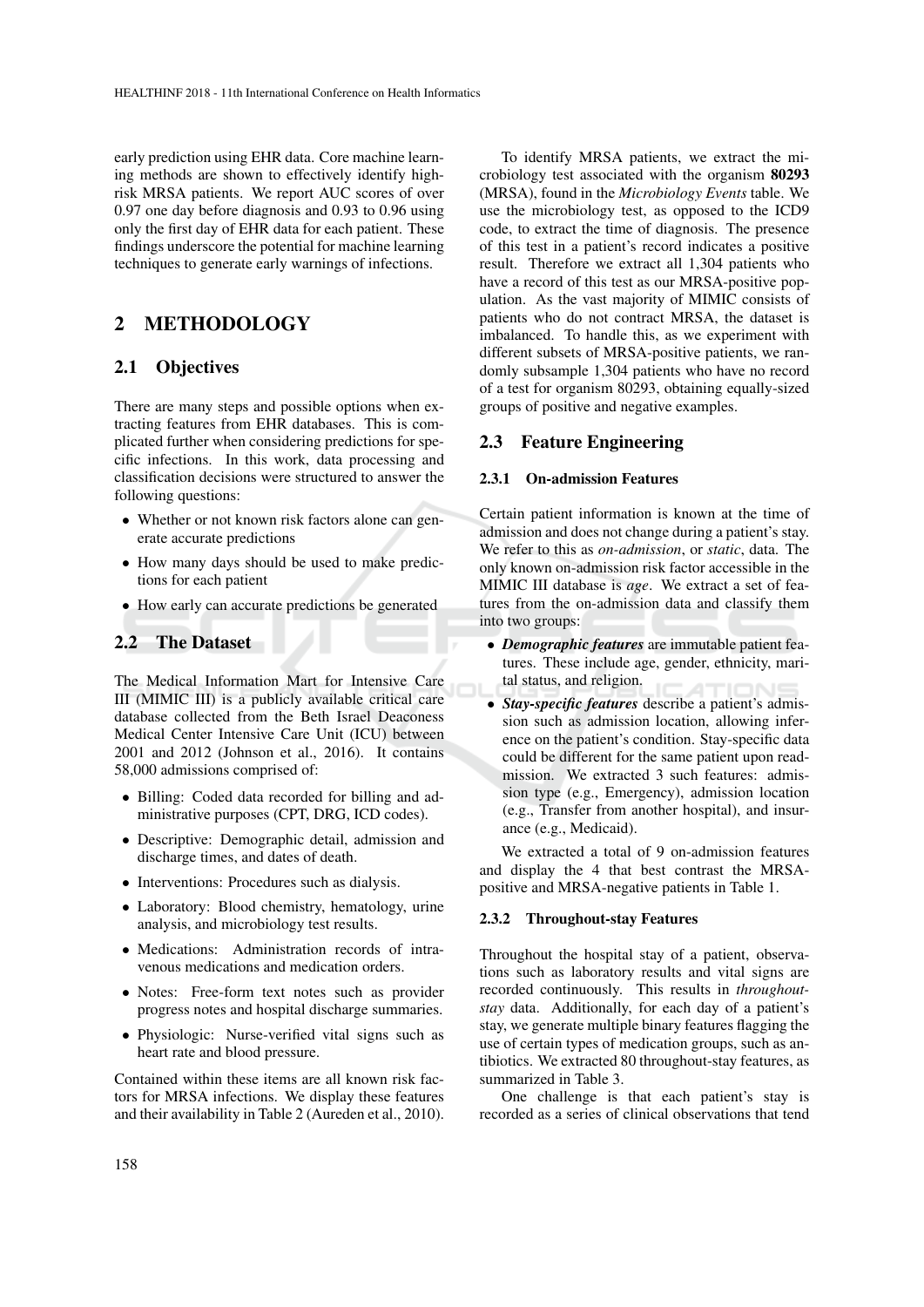Table 1: Distributions of on-admission features for MRSA and non-MRSA patients (in percent) in the database. We only display variables that are notably different between these two patient sets.

| $\overline{\text{Variables}}$ | $\overline{\text{MRSA}}$ (%) | non-MRSA $(\% )$ |
|-------------------------------|------------------------------|------------------|
| Gender                        | Male: 57.5                   | Male: 55.1       |
|                               | Female: 42.5                 | Female: 44.9     |
| Insurance                     | Medicare: 68.7               | Medicare: 52.8   |
|                               | Private: 20.1                | Private: 35.1    |
|                               | Medicaid: 9.7                | Medicaid: 9.3    |
|                               | Other: $1.5$                 | Other; 2.8       |
| Admiss. Type                  | Emergency: 92.3              | Emergency: 74    |
|                               | Elective: 6.8                | Elective: 14.4   |
|                               | Newborn: 0                   | Newborn: 8.6     |
|                               | Urgent: $0.8$                | Urgent: $3.0$    |
| Age (av $\pm$ std)            | $68.5 \pm 16.6$              | $59.0 \pm 24.2$  |

Table 2: Known Risk Factors for MRSA (Fukuta et al., 2012). Available column indicates if we can extract this information, and source column indicates the table in MIMIC.

| <b>Risk Factors</b>           | Available | <b>Source</b>   |
|-------------------------------|-----------|-----------------|
| Old Age                       | Yes       | Admission       |
| <b>Nursing Home Residence</b> | Unknown   | Unknown         |
| Receipt of Transfusion        | Yes       | <b>Services</b> |
| Placing of Central Line       | Yes       | Chart           |
| <b>Respiratory Failure</b>    | Yes       | Chart           |
| Open Wounds                   | Unknown   | Unknown         |
| Severe Bacteremia             | Yes       | Lab Tests       |
| <b>Organ Impairment</b>       | Yes       | Services        |
| Other health conditions       | Yes       | Services        |
| Previous Hospital Stay        | Yes       | Admission       |
| Treatment with antibiotics    | Yes       | Medications     |

to be *irregularly spaced*. The frequency at which these measurements are taken varies between patients (e.g. once a day vs. multiple times a day). This variation is a function of  $(1)$  the observation (lab tests may be taken only once a day while vital signs may be measured multiple times a day); (2) each patient's condition (more severely ill patients must be monitored more closely); and (3) the time of the day (nurses are less likely to wake up patients in the middle of the night).

To make these data comparable across patients, cleaning and aggregation are required. Here, we roll up all observations taken more than once a day into evenly sampled averages, resulting in one value per day. If there are no measurements for a day, they are considered missing values. To handle these empty spaces, we compute the median value for each variable and use it to fill in missing values.

A second challenge is that the total number of observations recorded per patient is not only a function of the frequency of observation, but also the length of the patient's stay. After the above described



Figure 2: Time alignment strategy. Number of days-worth of data indicates the feature extraction window and the number of days prior to diagnosis indicates the endingposition of the window relative to actual diagnosis.

day-based aggregation, we apply a rectangularization strategy to extract the same number of days for each patient. This is achieved by time-aligning the variable-length feature vectors such that the first days for all patients are lined up with one another.

In our work, different pieces of each patient's records are extracted based on the experimental design. For example, we might extract the first day's worth of throughout-stay data, the first and second days worth of throughout-stay data, and so on. The data can then be directly compared since it has been time-aligned.

JC

Next, we define the feature extraction window for patients. For MRSA patients, it starts on the day of admission and ends *n* days before the MRSA diagnosis,  $n \in \{1, \ldots, 7\}$ . For MRSA-negative patients, there are a few alternatives for defining this window. Prior research has used the discharge day as the end of the risk period (Dubberke et al., 2011). However, as the state of a patient can be expected to either improve or decrease drastically near the discharge date, this may lead to deceptive results (Wiens et al., 2012). Instead, for the MRSA-negative patients, we use the halfway point of each stay as the end of the risk period or the minimum possible stay based on the experimental setup, whichever is greater.

Figure 2 shows the feature extraction window and ending position of it for two different patients. The optimal size of the feature extraction window and the number of days prior to prediction are empirically determined for each experiment.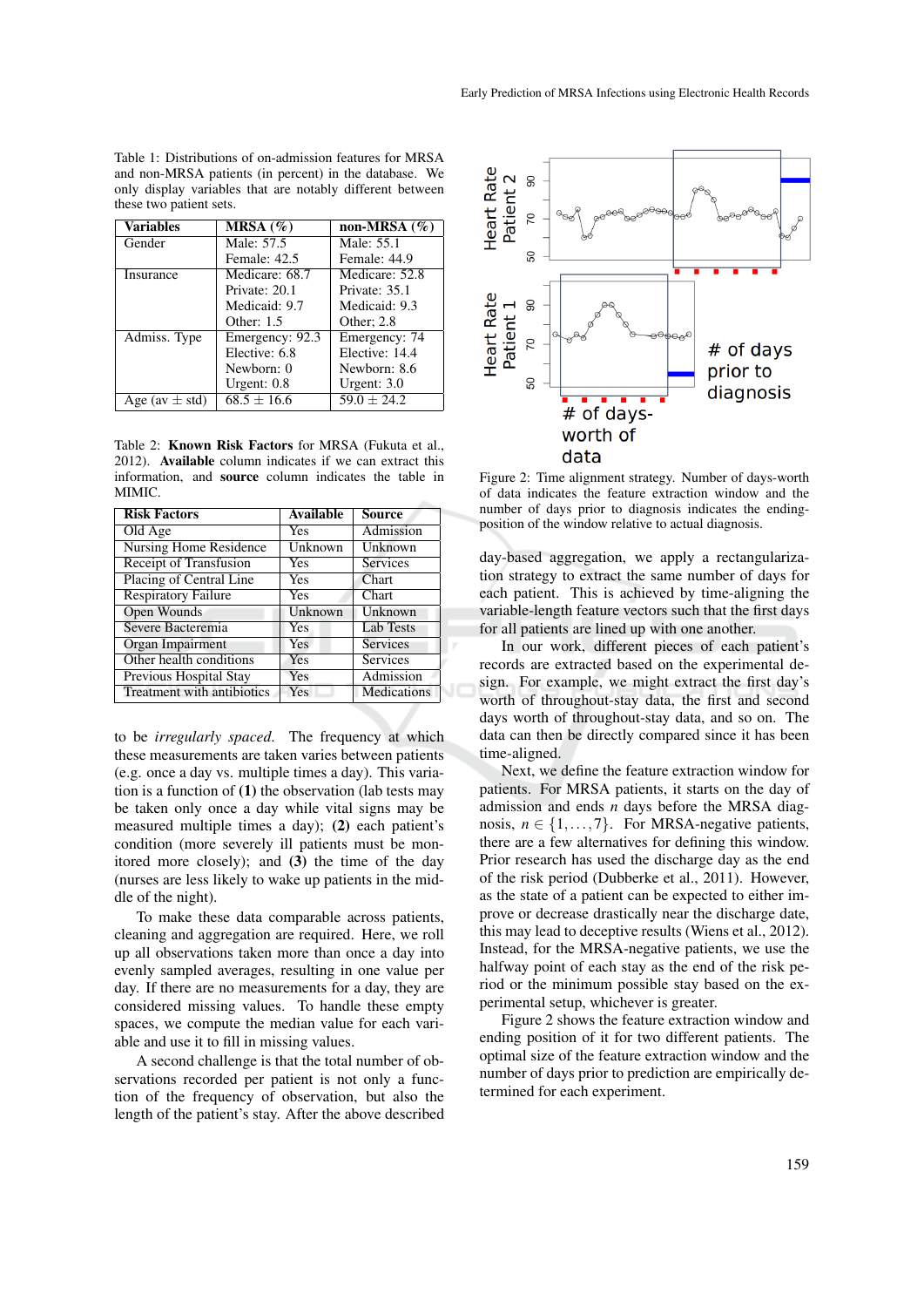| Feature         | <b>Explanation</b>                                  | <b>Example</b>                          |
|-----------------|-----------------------------------------------------|-----------------------------------------|
| Lab tests       | Daily average results of 20 lab tests               | White Blood Cell count, Potassium level |
| Vital signs     | Daily average results of 24 vital signs             | Heart Rate, Temperature                 |
| <b>Services</b> | Categorical feature showing patient is on which     | Cardiac Medical, Cardiac Surgery        |
|                 | service that day                                    |                                         |
| Microbiology    | Daily average results of 13 microbiology tests      | Enterococcus Sp., Yeast                 |
| tests           |                                                     |                                         |
| High-risk an-   | Daily binary indicator of high-risk antibiotic pre- | Cephalosporins, Fluoroquinolones        |
| tibiotics       | scription                                           |                                         |
| Antibiotics     | Daily binary indicator of antibiotic prescription   | Capreomycin                             |
| H <sub>2</sub>  | Daily binary indicator of H2 antagonist prescrip-   | Nizatidine                              |
| antagonists     | tion                                                |                                         |
| Proton pump     | Daily binary indicator proton pump inhibitor pre-   | Rabeprazole                             |
| inhibitors      | scription                                           |                                         |

Table 3: Throughout-stay feature descriptions.

#### 2.3.3 Label Generation

In supervised machine learning, each data object must have an associated label, indicating the outcome. In this work, the outcome is a binary flag indicating the diagnosis of MRSA (1 for MRSA, 0 for non-MRSA), stored in a vector with one label per patient.

## 2.4 Classification

In classification tasks, the goal is to divide data points into predefined classes. For this work, there are two distinct classes, *MRSA-positive*, labeled as 1, and *MRSA-negative*, labeled as 0. This creates a binary classification task, where we attempt to learn the relationship between each patient's historical EHR and their associated label. Predicted labels were generated using three different machine learning methods: Logistic Regression, Support Vector Machines, and Random Forests. We evaluate these methods using a popular holdout strategy: the algorithms were trained on 80% of the patient records and tested on the remaining 20% of the patient records to ensure that the selected models generalize to unseen patients effectively. Performance estimation and hyper-parameter selection were embedded in 5 cross validation folds across the training set. The raw predictions generated lie between 0 and 1, requiring transformation into exactly 0's or 1's to be directly comparable to the binary label vector. In this work, if a prediction is  $> 0.5$ , then it is converted to 1. Otherwise it is converted to 0.

#### 2.4.1 L2-Regularized Logistic Regression

Logistic Regression is a classic machine learning method based on the odds ratio of how the change in individual features affects the outcome. This algorithm is commonly used for diagnosis prediction

(Chang et al., 2011; Shang et al., 2000; Visser et al., 2002; Wu et al., 2010). In our setting, each input is a vector, *x*, containing a patient's historical information which will in turn be weighted by θ, a vector of coefficients, as shown in Equation 1, where  $n$  is the number of patients and p is the number of variables. We also use *L2-Regularization*, controlled by parameter  $\lambda$  to normalize the values of  $\theta$ , ensuring direct comparisons between the variable weights. Finally, the difference between the predictions made and the true label vector *y* is minimized.

$$
F(\mathbf{x}) = \frac{1}{1 + e^{-\theta^\top \mathbf{x}}} + \lambda \sum_{i=1}^p \theta_i^2 \tag{1}
$$

The task is to learn the proper coefficients that project positively labeled data close to 1, and negatively labeled data close to 0. In this setting, the value predicted for a patient can be considered their probability of MRSA infection.

#### 2.4.2 Soft-margin Support Vector Machine Classification

Support Vector Machine Classification is another popular solution to binary classification problems, also commonly used for diagnosis (Wiens et al., 2012; Wu et al., 2010). In contrast to Logistic Regression, this algorithm makes classifications based on distances between data instances. In this case, we compute the coefficients for a hyperplane that divides the dataset based on the labels and the distance from the hyperplane to a few select data instances, termed *support vectors*. To accomplish this task, we again tune the elements of a vector θ, which will subsequently be multiplied by the patient vector, x, to divide the data by label. This is accomplished by minimizing Eq. 2, where *n* is the number of support vec-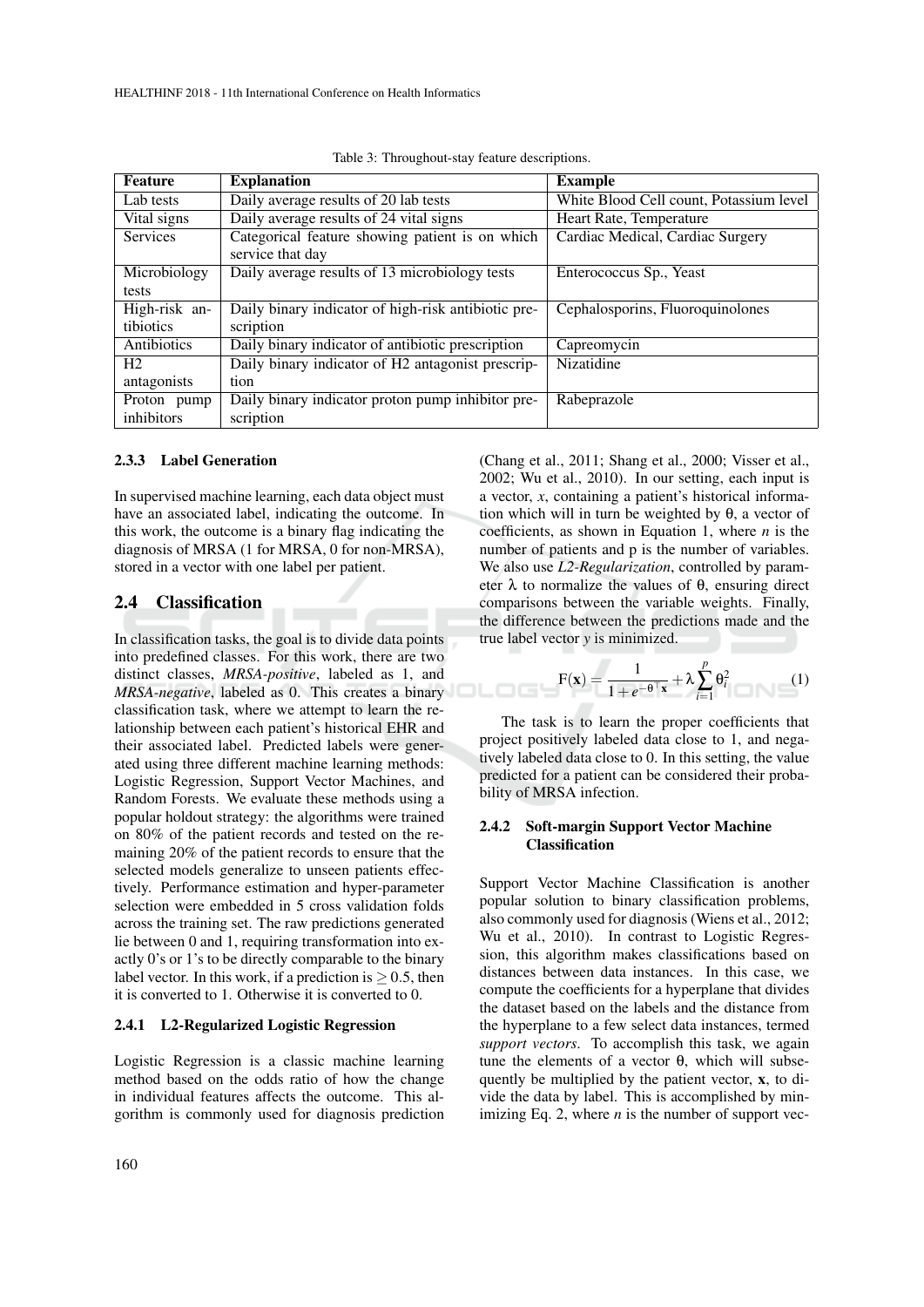tors,  $\mathbf{x}_i$  is each support vector in turn,  $y_i$  is the corresponding label for each support vector, λ is a regularizing parameter, and *b* is a bias variable. The linear kernel was used for all SVM experiments in this work.

$$
\frac{1}{n}\sum_{i=1}^{n}\max\left[0, 1 - y_i\left(\mathbf{\theta}^\top \mathbf{x}_i - b\right)\right] + \lambda \|\mathbf{\theta}\|_2^2 \quad (2)
$$

#### 2.4.3 Random Forests

Random Forests are the *bootstrap aggregating* implementation of decision trees, a well known and interpretable classification algorithm (Breiman, 2001). They have been shown to be effective in predicting infections (Lebedev et al., 2014; Khalilia et al., 2011) in many domains while allowing easy access to relative variable importances. To generate classifications, random subsets of both data instances and variables are iteratively used to generate decision trees and make predictions on a training set. Then, once a set of decision trees has been generated, testing instances are input into each decision tree and the predictions from each tree are recorded. Finally, the predictions made by each decision tree are combined into one prediction, typically via majority voting. This ensemble learning technique emphasizes high levels of randomness, aiding the generalizability of our models.

## 2.5 Evaluation Criteria

The *Receiver Operating Characteristic (ROC) Curve* quantifies the performance of a binary classifier using the *True Positive Rate* (Equation 3) and *False Positive Rate* (Equation 4).

True Positive Rate (TPR) = 
$$
\frac{TP}{TP + FN}
$$
 (3)

False Positive Rate (FPR) = 
$$
\frac{FP}{TN + FP}
$$
 (4)

When a binary classifier makes a probabilistic prediction between 0 and 1, a decision criterion (a.k.a. probability cutoff) decides which probabilities to assign to which class. For example, setting cutoff  $= 0.5$ means that  $class = 1$  if probability  $> 0.5$  while for smaller probability values,  $class = 0$ . Based on the decision criterion, a binary prediction can be made and TPR (sensitivity) and FPR (1-specificity) can be calculated. When evaluating the performance of a clinical test, sensitivity quantifies the ability of a test to correctly identify cases and specificity reflects the ability of a test to correctly rule out the condition of interest. An ROC curve is used to examine how TPR and FPR change as the decision criterion varies from 0 to 1. The sum of the Area Under the Curve (AUC)

quantifies the ability of a classifier to distinguish between two classes. An AUC score of 0.5 indicates a randomly-guessing classifier, and an AUC score of 1.0 indicates perfect classification.

AUC is widely used in clinical diagnosis prediction and risk stratification tasks due to several advantages it brings (Hajian-Tilaki, 2013; Wiens et al., 2012). First, it quantifies the success of a classifier independent of a decision criterion. Second, sensitivity and specificity can be easily considered together by examining the curve. Finally, for risk prediction tasks, the optimal cut-off value can be determined using ROC curve analysis to determine at-risk patients.

#### 2.6 Software and Availability

All preprocessing and machine learning are implemented in Python 3.5. Specifically, Pandas 0.18 and Numpy 1.13 are used for preprocessing, Scikit-Learn 0.18 is used to train machine learning algorithms and Matplotlib 1.5 is used for visualizations. PostgreSQL 9.5 is used for data storage and extraction. The scripts used in this work are available at *https://github.com/wpi-dsrg/MRSAprediction-healthinf*.

# 3 RESULTS

## 3.1 On-admission Stratification

To evaluate how successfully we can predict likely MRSA-positive patients at the time of admission, we train a set of models based only on admission-time data. We consider two training paradigms employing different feature sets: (1) *Risk-Factor* Models and (2) *Data-driven* Models. Risk-factor models use only known risk factors as their input, whereas data-driven models use all extracted *on-admission features* as discussed in Section 2.3.1. By considering both of these settings, we study the predictive power contained in only known MRSA risk factors and how it compares to the complete set of on-admission features.

Current clinical practice emphasizes assessment of MRSA risk factors and observation of signs of infection. From the on-admission data, the only known risk factor as per CDC that we can capture in the EHR data set is *age*. To understand its effect on MRSA diagnoses, we build classifiers using only *age* and compare them to classifiers built using all on-admission features, including *age*. To train these classifiers, we use all 1,308 MRSA-positive patients and randomly sample 1,308 MRSA-negative patients. We then split these 2,616 patients into 80% training (2,093 patients)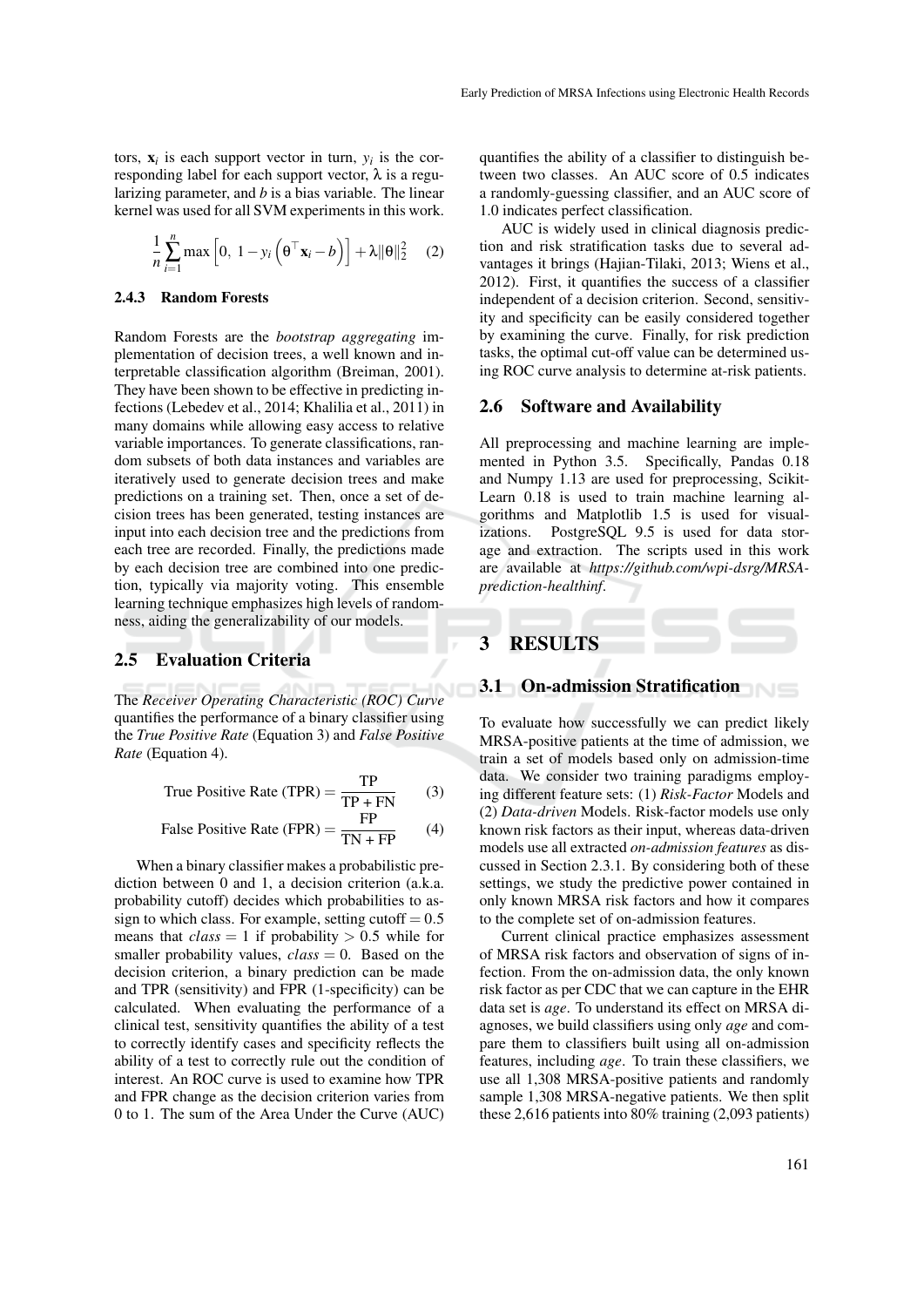

Figure 3: Predictions using On-admission data only comparing known risk factors versus all available on-admission data. Black bars indicate predictions made using only on-admission risk factors (*Age*), white bars use all onadmission data. Models were tuned on 2,093 training patients and tested on 523 unseen testing patients.

and 20% testing (523 patients). We train the algorithms on the 2,093 training patients. Finally, we generate predictions for the 523 unseen patients to understand how well our machine learning models generalize.

We show in Figure 3 that using the only onadmission risk factor *age* leads to non-random predictions ( $AUC > 0.5$ ) with AUC scores over 0.7 using Logistic Regression and SVM. However, they are significantly less accurate than predictions made using all on-admission features. Support Vector Classifiers and Logistic Regression also outperform Random Forests when considering all on-admission features. We conclude that while *age* contains significant predictive power, combining all features leads to our best admission time MRSA predictions. The AUC scores achieved here will also serve as a baseline for our next experiments, as using only these features is the minimum amount of information to base predictions upon.

#### 3.2 Throughout-stay Stratification

Throughout each patient's stay, data are recorded that quantify a patient's condition. This may in turn relate to the risk of acquiring MRSA. To capture the predictability of MRSA based on the current patient state, we trained machine learning models with *throughout-stay* features collected throughout each patient's hospital stay.

To this end, we first define a *baseline patient set*. This dataset consists of patients who have at least 5 days-worth of data to have a significant amount of throughout-stay features, while not excluding many patients. In the MIMIC III database, 998 of the total 1,308 MRSA-positive patients qualify. We randomly

subsample 998 MRSA-negative patients, creating a balanced dataset of 1996 patients. Finally this dataset is shuffled and split again into 80% training (1596 patients) and 20% testing subsets (400 patients). For the following, we use this *baseline dataset* of 1996 patients and use 5-fold cross validation over the training patients, reporting the AUC scores for each fold. Finally we average these scores over all 5 folds to choose hyperparameters. We then validate the chosen models on the unseen 400 testing patients.

#### 3.2.1 Throughout-stay Risk-factor Model

Similar to the Risk-Factor model we train using onadmission data, we also train a Risk-Factor model on throughout-stay data. There are several known risk factors for MRSA, and many of these are found in the data recorded during inpatient hospitalization (Aureden et al., 2010). These risk factors include *receipt of transfusion, placing of a central line, respiratory failure, bacteremia, organ impairment, and antibiotic use* (Table 2). We expect that these provide significant predictive power for MRSA. To evaluate this, we extract all known risk factors. We then train a set of classifiers using only these risk factors as features.



Figure 4: Predictions using throughout-stay data comparing known risk factors only versus all available throughoutstay data. Black bars indicate predictions from known throughout-stay risk factors (Table 2), while white bars indicate predictions using available throughout-stay features. Predictions are made on 400 previously unseen test cases.

Our Risk-Factor model trained on the throughoutstay data achieve an average AUC of 0.94 as shown in Figure 4. This is significantly higher than both the Data-Driven models (mean AUC 0.70) and the Risk-Factor models (mean AUC 0.62) trained on onadmission data. This shows that throughout-stay data is much more telling of a patient's MRSA risk. However, there is more data available in the EHR records.

#### 3.2.2 Throughout-stay Feature Groups

As discussed in Section 2.3.2, we propose that nonrisk factor features may contain strong predictive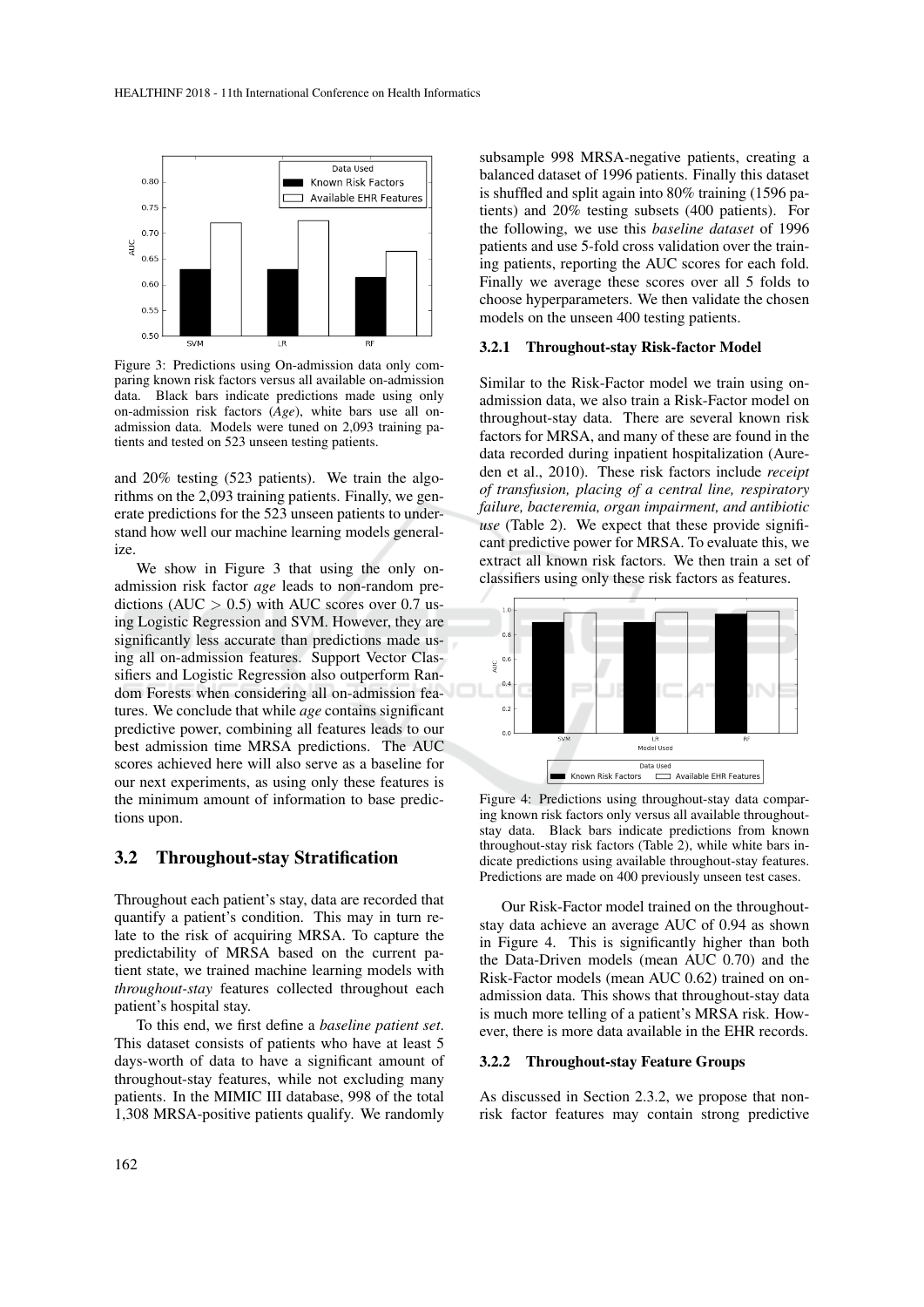

Figure 5: Throughout-stay clinical data subcategory predictions. Dataset used consists of 5 days worth of throughoutstay features for the 1996 patients who stayed over 5 days.

power. The MIMIC III database is categorized by the type of data contained (e.g., Lab and Chart events). These groups may each contain different predictive power. We train predictive models on each group of throughout-stay features to understand their respective predictive powers.

We see that there is a stark contrast between the efficacy of these throughout-stay variable subsets, as shown in Figure 5. The predictions made using the *Laboratory Events, Medication*, or *Services* features are far more accurate than those made using only *Chart Events* or *Microbiology Events*. This indicates that certain throughout-stay features should receive particular attention in clinical practice.

#### 3.2.3 Data-driven Model

After seeing that there is high predictive power contained in non-risk factor data, we train a third set of models using all throughout-stay features for the same *baseline* patient cohort. We then compare the relative effectiveness of only leveraging known risk factors versus all available EHR data.

As seen in Figure 4, embracing a data-driven approach, our models achieve an even higher AUC than the Risk-Factor model on the throughout-stay data. These results indicate that even though there exist well known risk factors for MRSA, machine learning algorithms still benefit from additional data available in EHR systems.

## 3.3 Rectangularization Strategies on Throughout-stay Data

We have shown in Section 3.2.3 that throughout-stay features contain more predictive power than only on-

admission features. However, throughout-stay data is not as straightforward to use as on-admission data in terms of feature extraction. Feature extraction from throughout-stay data inherently creates one problem: it requires a tabular representation, i.e., rectangularization of data. Patients staying in the hospital for different number of days create different amount of data, hence different number of features we extract for each patient.

To choose the rectangularization method, we consider two parameters in these experiments: (1) how *far ahead* from diagnosis to attempt to generate predictions and (2) which *days* to use to make these predictions. Varying these *time-slice extraction* parameters has the potential to dramatically alter classifier performance.

#### 3.3.1 Time-slice Extraction

To understand how each of these parameters affects classification accuracy, we first extract 1402 patients who either get MRSA after their 7th day in the hospital, or who are MRSA-negative but stay longer than 7 days. This way we have a large patient set, all of whom have significant amounts of days spend in the hospital. We use these patients for the following experiments. First, we hold the number of days-worth of data extracted constant, and iteratively make predictions using data from earlier and earlier in each patient's stay. This way, we can understand the relationship between accuracy and the time of prediction. Next, we repeat this for different numbers of daysworth of data depending on the number of days available. For instance, if we extract 3 days-worth of data, we make predictions up to 5 days prior to diagnosis.

Two charts from these experiments are shown in Figure 6. These charts depict results of the experiments where we use 1 day worth of data and make predictions for  $\{1, \ldots, 7\}$  days prior to diagnosis and use 4-days-worth of data and make predictions for  $\{1,\ldots,4\}$  days prior to diagnosis, respectively. In both figures, we see a decrease in the AUC's as we achieve predictions farther in advance. As expected, best predictions are made 1 day prior to diagnosis while predictions made on the farthest day were still respectable. However, AUC values remain high even for the farthest predictions. This implies that signals of MRSA are present in the data far in advance of the actual diagnosis. Also, since predictions using 1 day of data were on average lower than those made using 3 days of data, using more data tended to improve the overall AUC values.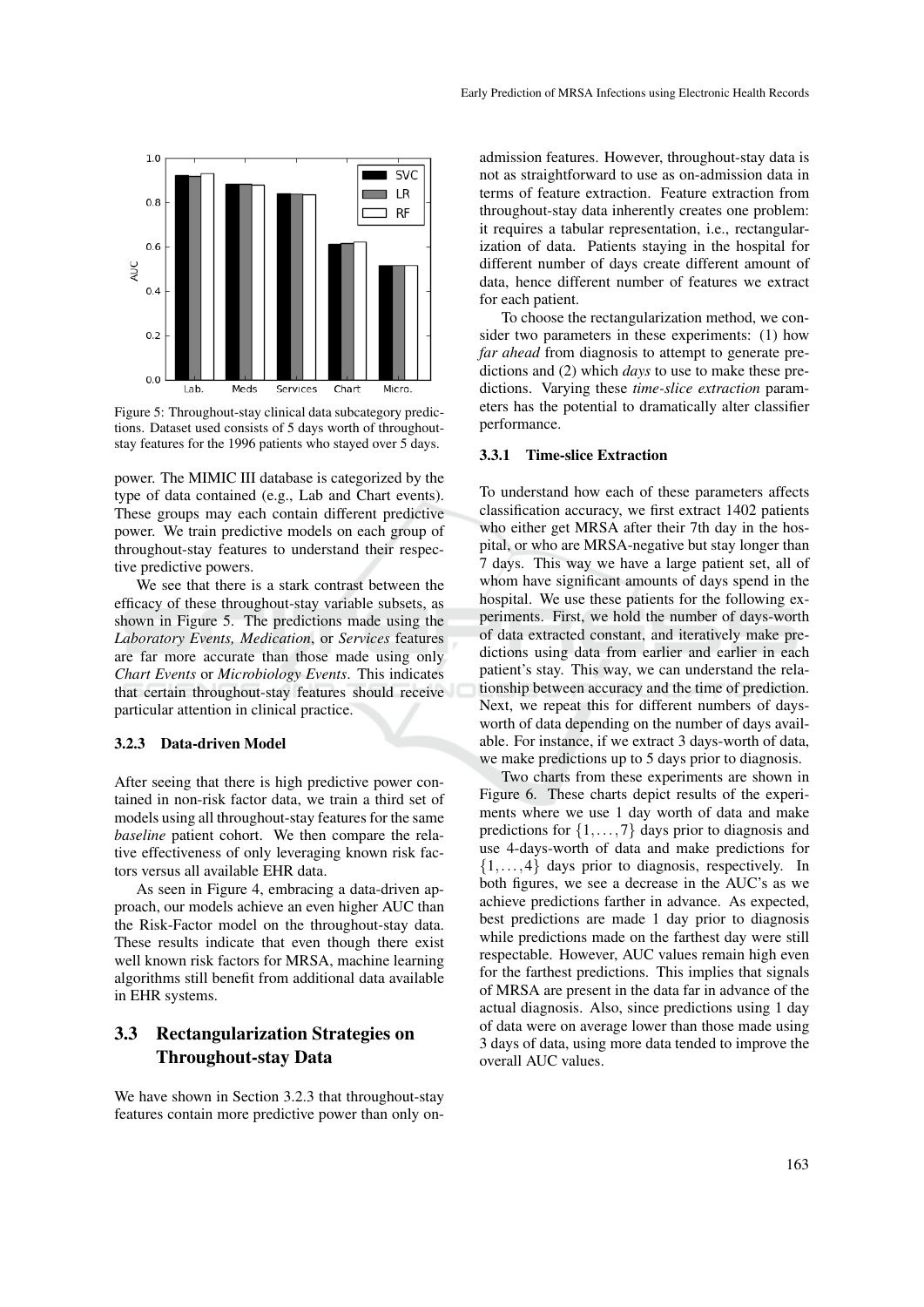

Figure 6: Prediction using days up until diagnosis. We vary the number of days before MRSA diagnosis the risk scores are generated. Experiments shown are for 1402 patients who stayed more than 7 days in the ICU.

# 3.4 Optimizing Rectangularization for Early MRSA Prediction

A recurring challenge in this domain is that a prediction made the day before diagnosis will likely be accurate but not particularly clinically actionable. On the other hand, a prediction made at the time when a patient is admitted will likely be inaccurate, but could potentially lead to the most effective clinical actions. Therefore, we next attempt to optimize our classifiers to strike a balance between these two possibilities by exploring predictive models trained in both situations by considering the optimal prediction strategy: generating risk scores based only on the beginning of each patient's stay. In this setting, if a prediction is made far enough in advance, caregivers can modify their actions to prevent the spread of infections. Here, the task is to uncover how predictive the beginning of patient stays are, and how few days we can use to make adequate predictions. Ideally, using only the first few days worth of data for a patient will lead to an accurate prediction of their likelihood for MRSA.

To train these models, we first extract all patients who stayed 7 or more days in the hospital. Thus, we have many patients (1402) who have significantly long stays. We then generate predictions using only their first day of data and record the AUC scores. We then repeat this process using first 2, 3, and 4 days of these patients' stays. We stopped at 4 days as the goal in these experiments to predict the infection early and there are patients in our cohort who are diagnosed on the 8th day.

The results from these experiments are displayed in Figure 7. We see that with only 1 day's worth of



Figure 7: Predictions using increasing number of days starting at the beginning of each patient's stay.

time-variant data added to the on-admission data, we achieve an AUC of over 0.95 with Random Forests, indicating very strong performance from the binary classifiers far in advance of any MRSA diagnoses. As we use more days of data, we achieve a nearly perfect AUC. However, we note that since these classifiers are making predictions for all patients who have 7 days of data, some of the 4-day predictions are predicting only 3 days in advance. These experiments indicate that we can make accurate early predictions for MRSA, which is more actionable than making strong predictions close to the date of diagnosis.

## 4 DISCUSSION

By accurately assessing MRSA infection risk using information recorded long before the time of clinical diagnosis, we have shown that there are strong signals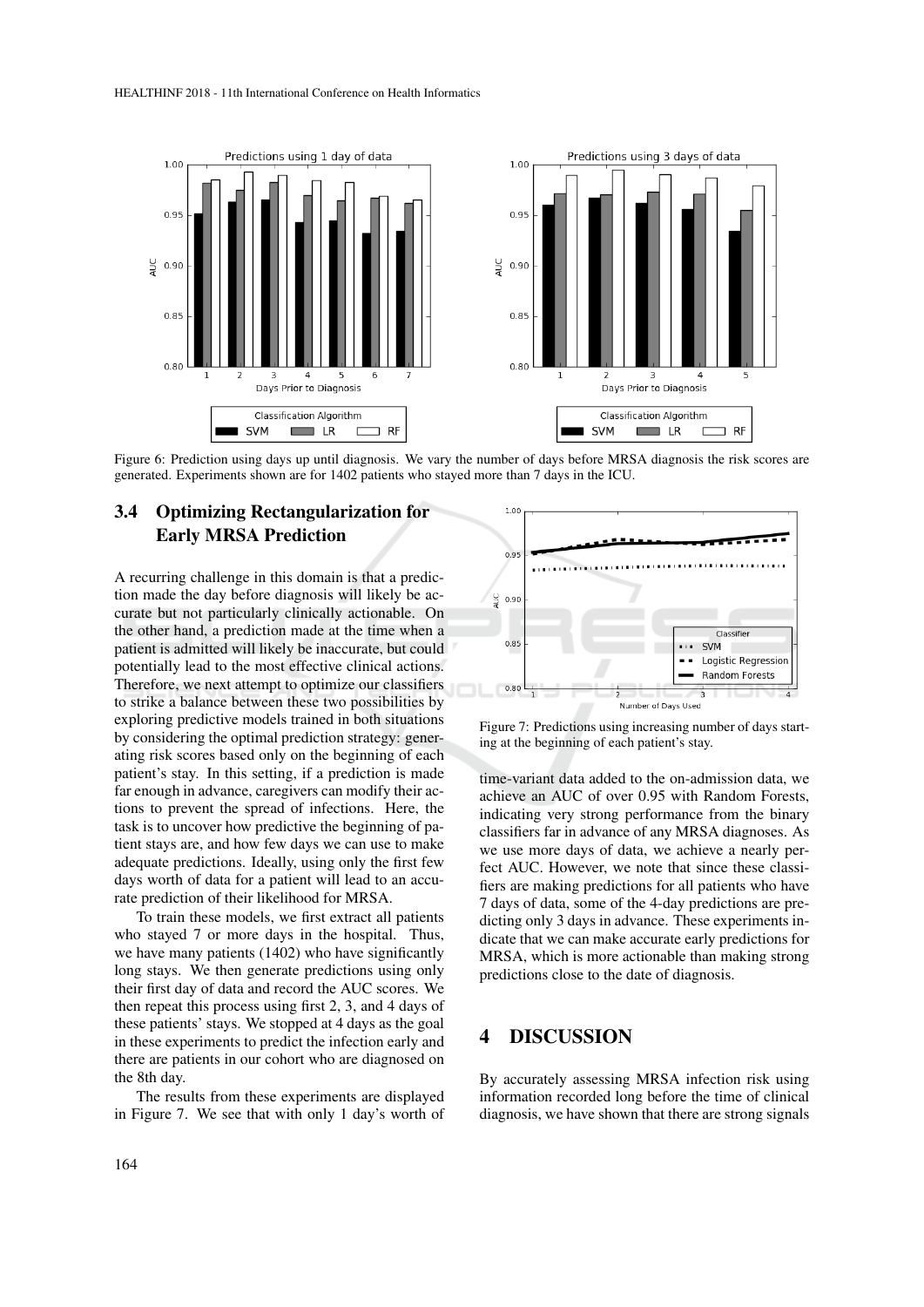in EHR data permitting early MRSA infection prediction. The establishment of a MRSA infection risk prediction system using the methods presented in this paper could offer new data-driven insights to inform clinical decisions and enhance patient outcomes. The predictions generated by our method permit healthcare providers to identify patients as either likely or unlikely to develop a MRSA infection at the time of admission and later throughout their hospital stay. While these methods can make an almost perfect prediction the day before diagnosis, it is even more clinically impactful to be able to deliver an accurate prediction many days before diagnosis. In this study, we show that some patients can be reliably classified using only on-admission data, including demographic and stay-specific information (e.g. admission location). For other patients, more data is required, but typically within the first few days of a patient's stay, an accurate risk stratification can be generated, up to an AUC score of over 0.95.

The goal of an intelligent MRSA infection prediction system is to support clinical decision-making and inform infection control efforts by leveraging information contained within EHR data. Currently, most hospitals in the United States have EHR systems in place, with the most popular system being Epic (Jones et al., 2010). In practical use, MRSA risk scores could be communicated to healthcare providers through reporting systems integrated with hospital EHR systems, thus allowing for ongoing system training and easy provider access. Integrating additional information technology with existing EHR systems is now well-recognized as a key strategy for improving patient care while saving costs (Murdoch and Detsky, 2013).

Predictive analysis using data directly retrieved from EHR systems can be integrated into healthcare work processes in several ways. At the individual patient level, warning reports generated when a patient's *MRSA-acquisition risk score* exceeds a set warning threshold can provide useful information for physicians, nurses, and other healthcare providers. Based on clinical context, providers can decide if additional studies or labs are indicated, if isolation precautions should be instituted, or if empirical antibiotic therapy should be started. Alternatively, intelligent systems might also supply information supportive of conservative care choices, such as continued observation. While the use of signals detected within EHR data for patient risk stratification and diagnosis requires further clinical validation, this strategy offers great promise for developing cohesive systems in which retrieval, analysis, and reporting of data would be contained within the EHR software in clinical use. Integration of health records systems with advanced signal detection functionality could then permit not only the recognition of specific medical diagnoses but also the active identification of risk factors and prognostic indicators within facilities and among unique populations.

A limitation of the current study is that our data come from intensive care units in one hospital in the United States. As such, these patients do not equally represent the conditions of general hospitalized populations or the demographics of other regions. The stay-specific data (See Table 1) indicate that while there are diverse groups within the data set, the majority of patients are ethnically white and the gender is predominantly male. In the future, we intend to evaluate the performance of our MRSA risk prediction system using multiple EHR datasets and to ensure generalizability through transfer learning techniques. We also plan to expand these models to predict multiple HAIs concurrently to better serve current hospital needs. An all-encompassing prediction system is the ultimate future goal of this research.

# 5 CONCLUSION

Early-warning systems can be used in real time for risk stratification as well as early HAI detection. In this study, a prediction system was designed to generate MRSA risk scores from easily available EHR data. Clinical time series data, mixed with data collected upon admission, contain strong predictive power for MRSA infection, even for risk scores generated far in advance of MRSA diagnosis dates. Three binary classification algorithms were trained using historical EHR data, leading to highly accurate predictions (Mean  $\overline{AUC} = 0.98$ ) on the day before diagnosis. We maintained high performance (Mean AUC  $> 0.95$ ) even when forcing early predictions by using only the first few days of patients' stays. Both of these classification settings lead to results far superior to our baseline classifiers trained using only on-admission data (Accuracy =  $0.725$ , AUC =  $0.665$ ). We also considered the predictive power contained in different types of clinical data, concluding that known MRSA risk factors are not sufficient when generating predictions and that the Laboratory, Medication, and Servicerelated variables are the most indicative of MRSA. We successfully trained machine learning algorithms to detect MRSA far in advance of MRSA diagnosis dates by using on-admission data mixed with the first few days of throughout-admission data. This led to reliable predictions. The evidence indicates that an early warning system could be implemented for hos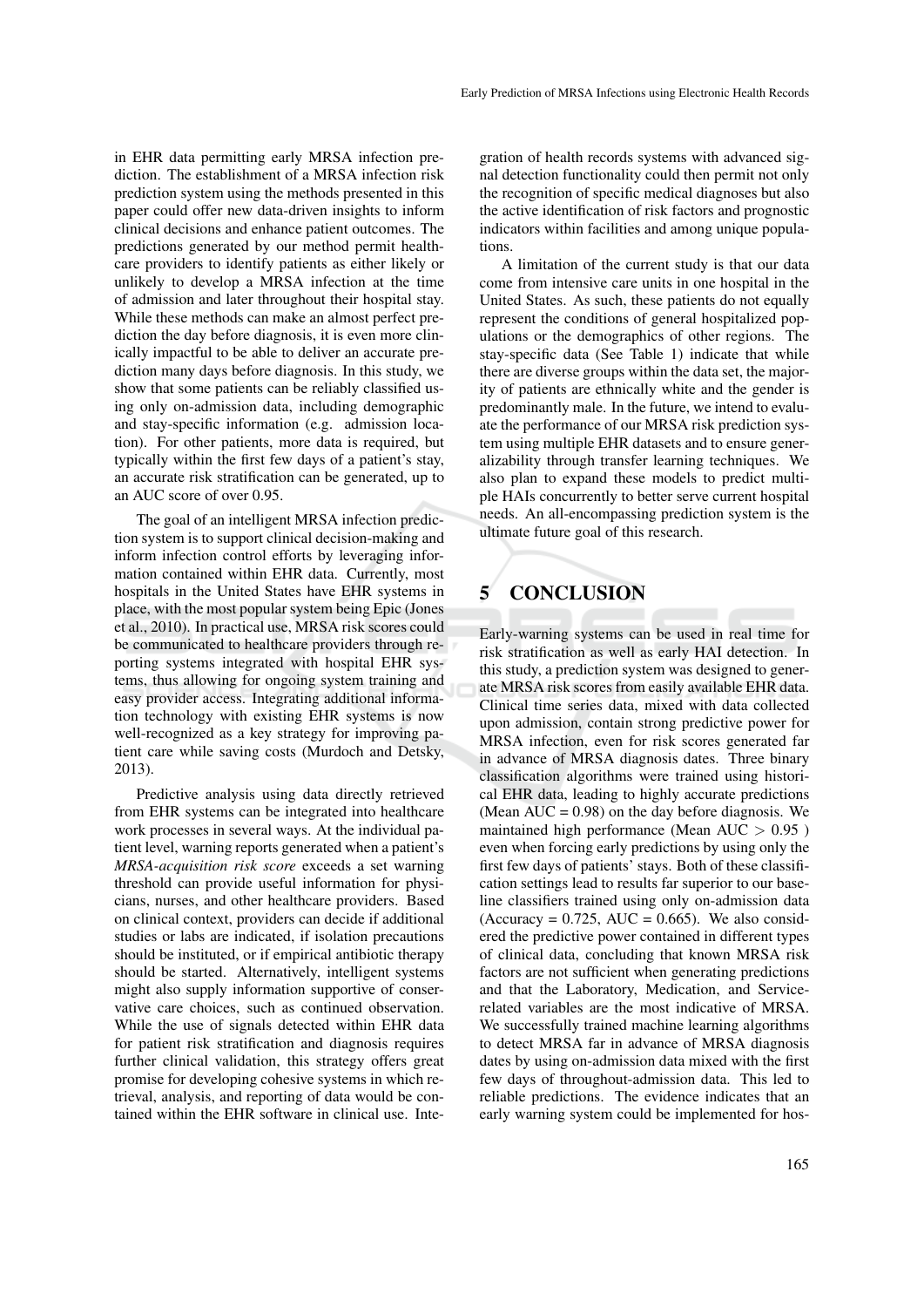pital patients, to be updated with stay progression, generating reliable daily risk scores to aid clinical decision-making and facilitate preventive measures.

## ACKNOWLEDGEMENTS

Thomas Hartvigsen thanks the US Department of Education for supporting his PhD studies via the grant P200A150306 on "GAANN Fellowships to Support Data-Driven Computing Research", while Cansu Sen thanks WPI for granting her the Arvid Anderson Fellowship (2015-2016) to pursue her PhD studies. Sarah Brownell thanks the National Science Foundation for undergraduate research funding for Summer 2017 through the NSF REU grant #1560229 entitled "REU SITE: Data Science Research for Safe, Sustainable and Healthy Communities". We also thank the DSRG and Data Science Community at WPI for their continued support and feedback.

## REFERENCES

- Aureden, K., Arias, K., Burns, L., et al. (2010). Guide to the elimination of methicillin-resistant staphylococcus aureus (mrsa): Transmission in hospital settings. washington, dc. *APIC*.
- Breiman, L. (2001). Random forests. *Machine learning*, 45(1):5–32.
- Celi, L. A., Mark, R. G., Stone, D. J., and Montgomery, R. A. (2013). "big data" in the intensive care unit. closing the data loop. *American Journal of Respiratory and Critical Care Medicine*, 187(11):1157–1160.
- Chang, Y., Yeh, M., Li, Y., Hsu, C., Lin, C., Hsu, M., and Chiu, W. (2011). Predicting hospital-acquired infections by scoring system with simple parameters. *PloS One*, 6(8):e23137.
- CMS (2011). Electronic health records (ehr) incentive programs. https://www.cms.gov/Regulations-and-Guida nce/Legislation/EHRIncentivePrograms/index.html.
- Congress, U. S. (2009). American recovery and reinvestment act. www.healthit.gov/policy-researchersimplementers/health-it-legislation.
- Dantes, R., Mu, Y., Belflower, R., Aragon, D., Dumyati, G., Harrison, L. H., Lessa, F. C., Lynfield, R., Nadle, J., Petit, S., et al. (2013). National burden of invasive methicillin-resistant staphylococcus aureus infections, united states, 2011. *JAMA Internal Medicine*, 173(21):1970–1978.
- Dubberke, E. R., Yan, Y., Reske, K., Butler, A., Doherty, J., Pham, V., and Fraser, V. (2011). Development and validation of a clostridium difficile infection risk prediction model. *Infection Control & Hospital Epidemiology*, 33(4):360–366.
- Dutta, R. and Dutta, R. (2006). Maximum probability rule based classification of mrsa infections in hospital environment: Using electronic nose. *Sensors and Actuators B: Chemical*, 120(1):156–165.
- Fukuta, Y., Cunningham, C. A., Harris, P. L., Wagener, M. M., and Muder, R. R. (2012). Identifying the risk factors for hospital-acquired methicillin-resistant staphylococcus aureus (mrsa) infection among patients colonized with mrsa on admission. *Infection Control & Hospital Epidemiology*, 33(12):1219– 1225.
- Hajian-Tilaki, K. (2013). Receiver operating characteristic (roc) curve analysis for medical diagnostic test evaluation. *Caspian Journal of Internal Medicine*, 4(2):627.
- Jensen, P. B., Jensen, L. J., and Brunak, S. (2012). Mining electronic health records: Towards better research applications and clinical care. *Nature Reviews. Genetics*, 13(6):395.
- Johnson, A. E., Pollard, T. J., Shen, L., Lehman, L.-w. H., Feng, M., Ghassemi, M., Moody, B., Szolovits, P., Celi, L. A., and Mark, R. G. (2016). Mimic-iii, a freely accessible critical care database. *Scientific Data*, 3.
- Jones, D. A., Shipman, J. P., Plaut, D. A., and Selden, C. R. (2010). Characteristics of personal health records: Findings of the medical library association/national library of medicine joint electronic personal health record task force. *JMLA: Journal of the Medical Library Association*, 98(3):243.
- Khalilia, M., Chakraborty, S., and Popescu, M. (2011). Predicting disease risks from highly imbalanced data using random forest. *BMC Medical Informatics and Decision Making*, 11(1):51.
- Lebedev, A., Westman, E., Van Westen, G., Kramberger, M., Lundervold, A., Aarsland, D., Soininen, H., Kłoszewska, I., Mecocci, P., Tsolaki, M., et al. (2014). Random forest ensembles for detection and prediction of alzheimer's disease with a good between-cohort robustness. *NeuroImage: Clinical*, 6:115–125.
- Maree, C., Daum, R., Boyle-Vavra, S., Matayoshi, K., and Miller, L. (2007). Community-associated methicillin-resistant staphylococcus aureus isolates and healthcare-associated infections. *Emerging Infectious Diseases*, 13(2):236.
- Murdoch, T. and Detsky, A. (2013). The inevitable application of big data to health care. *Jama*, 309(13):1351– 1352.
- Neu, H. C. (1992). The crisis in antibiotic resistance. *Science*, 257(5073):1064–1074.
- Nseir, S., Grailles, G., Soury-Lavergne, A., Minacori, F., Alves, I., and Durocher, A. (2010). Accuracy of american thoracic society/infectious diseases society of america criteria in predicting infection or colonization with multidrug-resistant bacteria at intensive-care unit admission. *Clinical Microbiology and Infection*, 16(7):902–908.
- Raghupathi, W. and Raghupathi, V. (2014). Big data analytics in healthcare: Promise and potential. *Health Information Science and Systems*, 2(1):3.